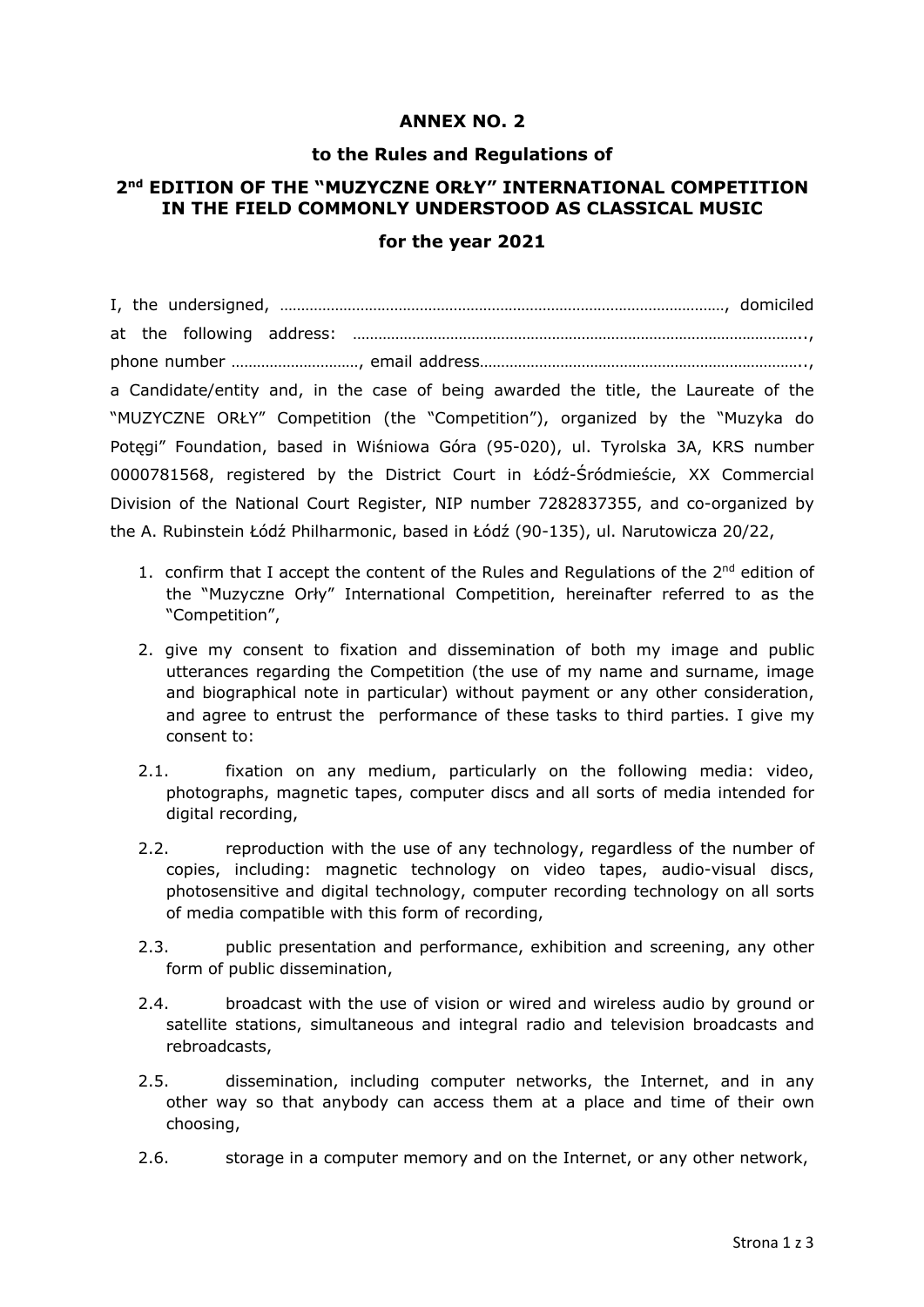#### 2.7. placing on the market.

Date and signature ……………………………………………………………………………………………………………

**Pursuant to Art. 13, paragraph 1 and paragraph 2 of the Directive of the European Parliament and of the Council (EU) 2016/679 of 27 April 2016 on the protection of natural persons with regard to the processing personal data and on the free movement of such data, and repealing the Directive 95/46/WE (General Data Protection Regulation, hereinafter referred to as GDPR)**

## **We inform that:**

1. The Administrator of your personal data is the Fundacja "Muzyka do Potęgi", ul. Tyrolska 3a, 95-020 Wiśniowa Góra.

You can contact us in the following ways:

- a. by email: konkurs@muzyczneorly.pl
- b. by phone: +48 609 888 068,
- c. by post: ul. Tyrolska 3a, 95-020 Wiśniowa Góra.
- 2. We shall process your personal data pursuant to Article 6, paragraph 1, item f) of GDPR for the purposes related to the Competition proceedings and announcement of the Competition results, including organization of the **"MUZYCZNE ORŁY"** Competition Award Ceremony Gala.
- 3. Your personal data shall be transferred to the Competition Award Committee in accordance with the Rules and Regulations.
- 4. We shall not transfer your personal data to third countries or international organizations.
- 5. Your personal data shall be processed for no longer than six months upon the completion of the Competition.
- 6. Pursuant to GDPR, you are given the right to:
	- a. access your data and obtain their copies;
	- b. update (correct) your data;
	- c. lodge a complaint with the President of the Personal Data Protection Office.
- 7. You do not have to provide your personal data, though it is vital for you to be able to participate in the **"MUZYCZNE ORŁY"** Competition. Making your personal data unavailable shall prevent you from participation in the Competition.
- 8. Based on your personal data, we shall not make any automated decisions.

## **I have read the Information on personal data protection.**

Date and signature …………………………………………………………………………………………………….

I give my consent/ do not give my consent\* to the "Muzyka do Potęgi" Foundation to send me information regarding organization of following editions of the **"MUZYCZNE ORŁY"** Competition to the email address I have given.

\*underline as appropriate

|--|--|